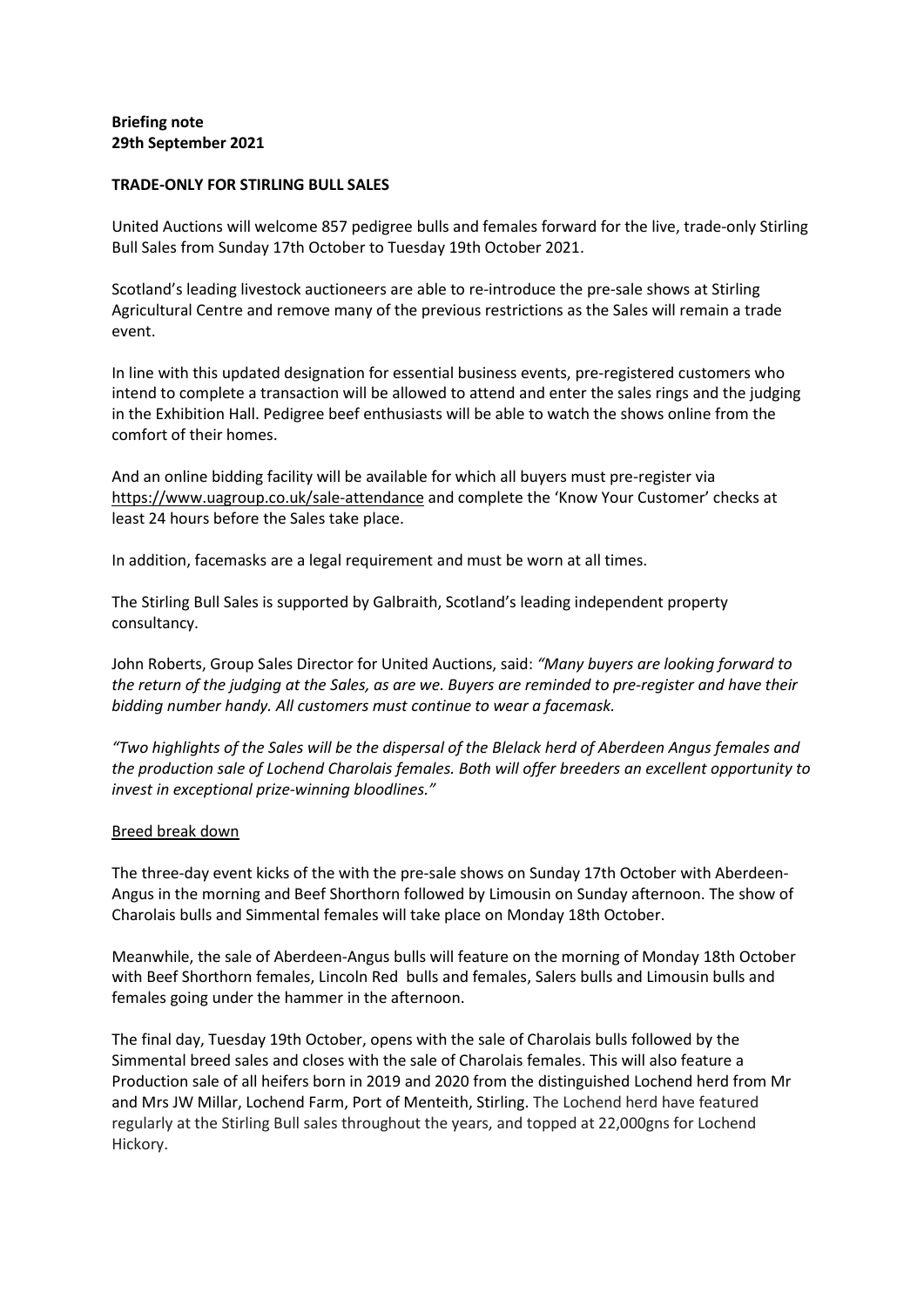Another highlight of the sales will be the dispersal of 120 breeding head of the prize-winning Blelack herd of Aberdeen Angus from father and son Neil and Graeme Massie, Blelack Farm, Dinnet, near Aboyne, which follows the Aberdeen-Angus females sale from 1pm on Monday 18th October. The herd has achieved more Aberdeen-Angus champions at the Perth and Stirling Bull Sales than any other herd. The adult portion of the Blelack Aberdeen-Angus and Charolais herd were sold at the Stirling Bull Sales in October 2016.

# Press attendance

Agricultural journalists and photographers must pre-register if they wish to attend to cover the sales and attendance may be limited. Photographers are respectfully asked to keep photographs to the animals only.

The ground floor press room will be available or, alternatively, sale reports can be emailed at the end of the day on request. Please email Jenny Kumar on [jenny@jkconsultancy.com](mailto:jenny@jkconsultancy.com) with your request.

The Sales catalogues will be available on the UA website - [https://www.uagroup.co.uk/about](https://www.uagroup.co.uk/about-us/stirling-bull-sales)[us/stirling-bull-sales](https://www.uagroup.co.uk/about-us/stirling-bull-sales)

# **-ENDS-**

Issued by JK Consultancy on behalf of United Auctions. For further information and to book a table in the conference room, please contact Jenny Kumar on 07989557198 / [jenny@jkconsultancy.com](mailto:jenny@jkconsultancy.com)

#### **NOTES TO EDITOR**

### **Judges**

Aberdeen-Angus **-** David Murray, Wolflaw, Forfar Beef Shorthorn **-** Danny Wyllie, 17 Greenway, Burton on Trent Charolais **-** Mathew Milne, Kennieshillock, Lhanbryde, Elgin Limousin **-** Alister Vance, Bridgehouse Farm, Whithorn, Newton Stewart Simmental **-** Simon Key, Abbey Farm, Mundham, Loddon, Norwich

#### **Programme of events**

Friday 15th October 6pm --Yard opens (this will be strictly adhered to)

Saturday 16th October 12 noon -- Aberdeen-Angus bull inspection 2pm --Beef Shorthorn bull inspection followed by Lincoln Red bull inspection

Sunday 17th October 8.30am -- Limousin bull inspection 10am -- Show of Aberdeen-Angus females followed by bulls 10.30am -- Charolais bull inspection 1pm -- Simmental bull inspection followed by Salers bull inspection 1pm -- Show of Beef Shorthorn females followed by bulls 2pm -- Parade of Lincoln Red & Salers bulls